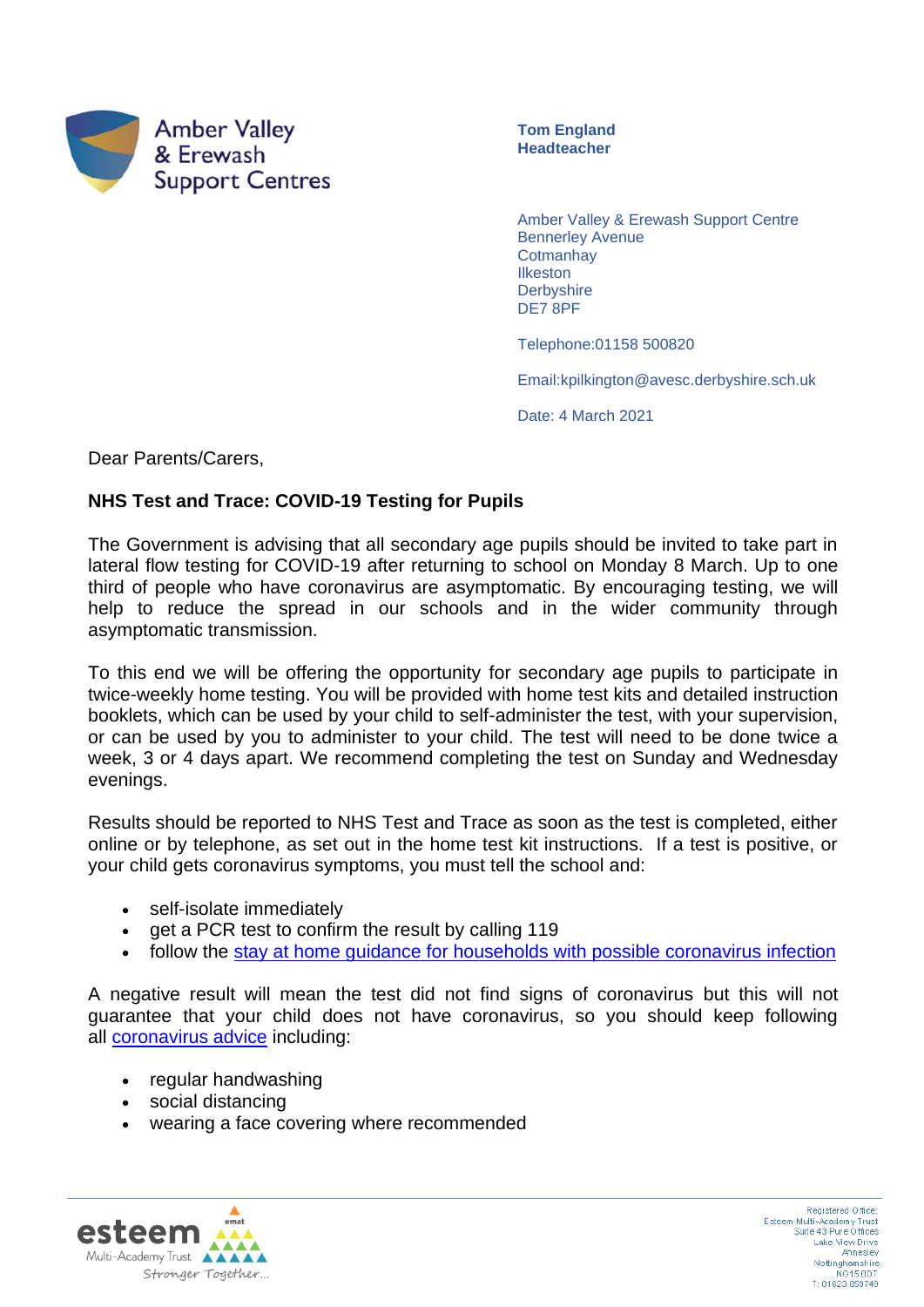Testing is not mandatory but is strongly encouraged. Rapid testing detects cases quickly – in under 30 minutes – meaning positive cases can isolate immediately. This can be the difference between children being able to stay in school, or a class being sent home due to an outbreak.

Pupils who choose not to test will still be able to attend school every day, as long as they are not displaying symptoms of coronavirus.

Unfortunately, the logistical challenges of setting up testing for pupils in our school mean that we will not be able to test pupils on-site. This is mainly due to the difficulties of finding an available safe space to set up a test centre, and having enough staff resources to support testing, when all our pupils are returning to learning in the classroom. We believe that our staff time needs to be prioritised to welcome pupils back into school and ensure their health and well-being can be supported appropriately as they settle back into their educational and therapeutic routines.

We should receive the home test kits shortly after 8th March. You will be contacted by a member of staff to discuss the option of having a test kit for your child. This conversation will be recorded as your consent for either choosing to participate in the testing programme or unwilling to participate in the government testing scheme and how you want to receive the tests. Alternatively, you can complete the consent form on the page below and have your child bring in the response or email your response to [kpilkinton@avesc.derbyshire.sch.uk.](mailto:kpilkinton@avesc.derbyshire.sch.uk) If you want any further information about testing, please contact the school.

Yours faithfully

Tom England **Headteacher**